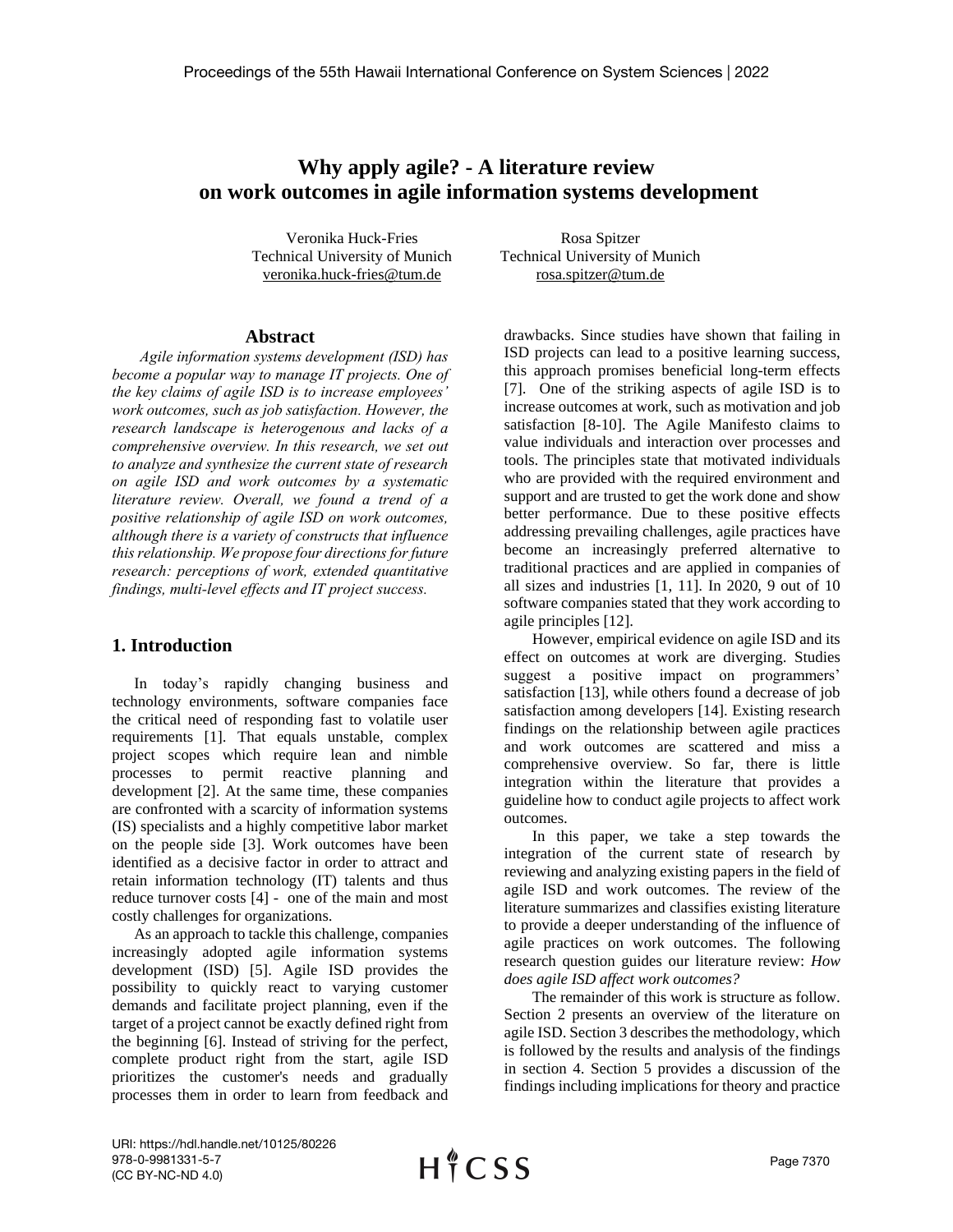and directions for future research, ending up with a conclusion of the paper.

## **2. Theory**

## **2.1. Foundations of agile ISD**

[15] define agility as the ability to create change by also responding to change while creating a profitable business result. The three main characteristics of agility are incremental procedures, customer collaboration and the focus on people [16]. The Manifesto for Agile Software Development includes values and principles that describe best the characteristics of agile methods [17]. Their focus lies on individuals and interactions more than on processes and tools and they describe that the "highest priority is to satisfy the customer through early and continuous delivery of valuable software" [17, 18]. Teams are characterized being cross-functional and selforganized [19-21]. Interactions with customers and other stakeholders take place at all times during the development process [19, 20, 22] and enable the team to get feedback on their actual doing [18, 23].

The agile principles have completely moved the center of attention to people and change [11]. Because of the growing popularity agile practices have had in the field of ISD, they have attracted the attention not only of many researchers but also of many practitioners in other industries as well [24]. Project success factors in agile ISD can be classified into five categories: organizational, people, process, technical, and project. Yet, a motivated individual is one of the keystones of agile ISD [25]. The intention of features such as self-organization and continuous collaboration is to generate a more motivated team with a higher performance [26, 27].

## **2.2. Current research on agile ISD**

With agile practices taking increasing ground, the scholars' interest in contributing research-based insights to an initially practitioner-dominated field grew. In their recent literature review, [28] reported only a handful of researchers devoted to the state of research in agile while the majority concentrated on agile methodology.

In 2002, [29] laid the foundation for the agile narrative by reviewing the still limited research on agile for the purpose of classifying and defining agile ISD approaches. Based on that, they analyzed and differentiated resultant methods. Two years later, [30] assayed empirical studies, anecdotal articles, and practitioners' learnings in a comprehensive review. They discussed the roots of agile and criticism, added insights regarding the management's role and a guide to decide when to apply agile practices. Following, [31] examined 1,996 agile ISD studies of which they only identified 36 of an empirical nature. Within their investigation, they differentiated traditional from agile ISD, highlighted advantages as well as limitations and concluded with a call for both more and higher quality empirical research. Part of a special issue roughly a decade after the Agile Manifesto was created, [32] reflected upon the research progress. They overall found a steadily increasing number of publications and consequently highlighted several white spots to be considered in future research. These encompassed investigating experienced and large agile teams, setting managerial and especially organizational context, and reviewing agile ISD regarding its eligibility for open source and software as a service. Additionally, they ascertained the research focus shifting from methods such as pair programming and Extreme Programming (XP) towards flow based and lean ISD. They concluded with urging agile scholars to take a more theory-based approach to identify and embrace innovations earlier. Shortly thereafter, [33] published a review of 482 papers, again proving the lack of theoretical grounds (applied have solely been the complex adaptive systems-, control- and coordination theory) and need for more quantitative research (then only accounting for 34 %). Within another special issue, [34] enhanced the comprehension of agility, contributed to research rigor, and identified a need for more research going beyond the adoption to the stage of actual use of agile practices. They also highlighted the importance of studies concerned with agility and its interdependences in the organizational context. The most recent literature review is provided by [28], covering a total of 775 papers. Findings included different trends in agile ISD research: while topics allocated to the category "project, team, knowledge management, and leadership" are broadly covered, a research stream on social aspects was found to be clearly underdeveloped. In addition to that, they found the under-researched fields called by [32] still valid. This state of agile ISD research is enriched by some evidence on specific agile methods such as XP [2] and Scrum [e.g., 35, 36], different contexts like e.g., communication [37], global software engineering [38], user-centered ISD [39] and requirements engineering [40] or particular roles, such as project managers [41, 42].

Different agile practices can be used when running ISD projects. In this paper, we build on [43] who fundamentally differentiate between agile software development (ASD) practices (automated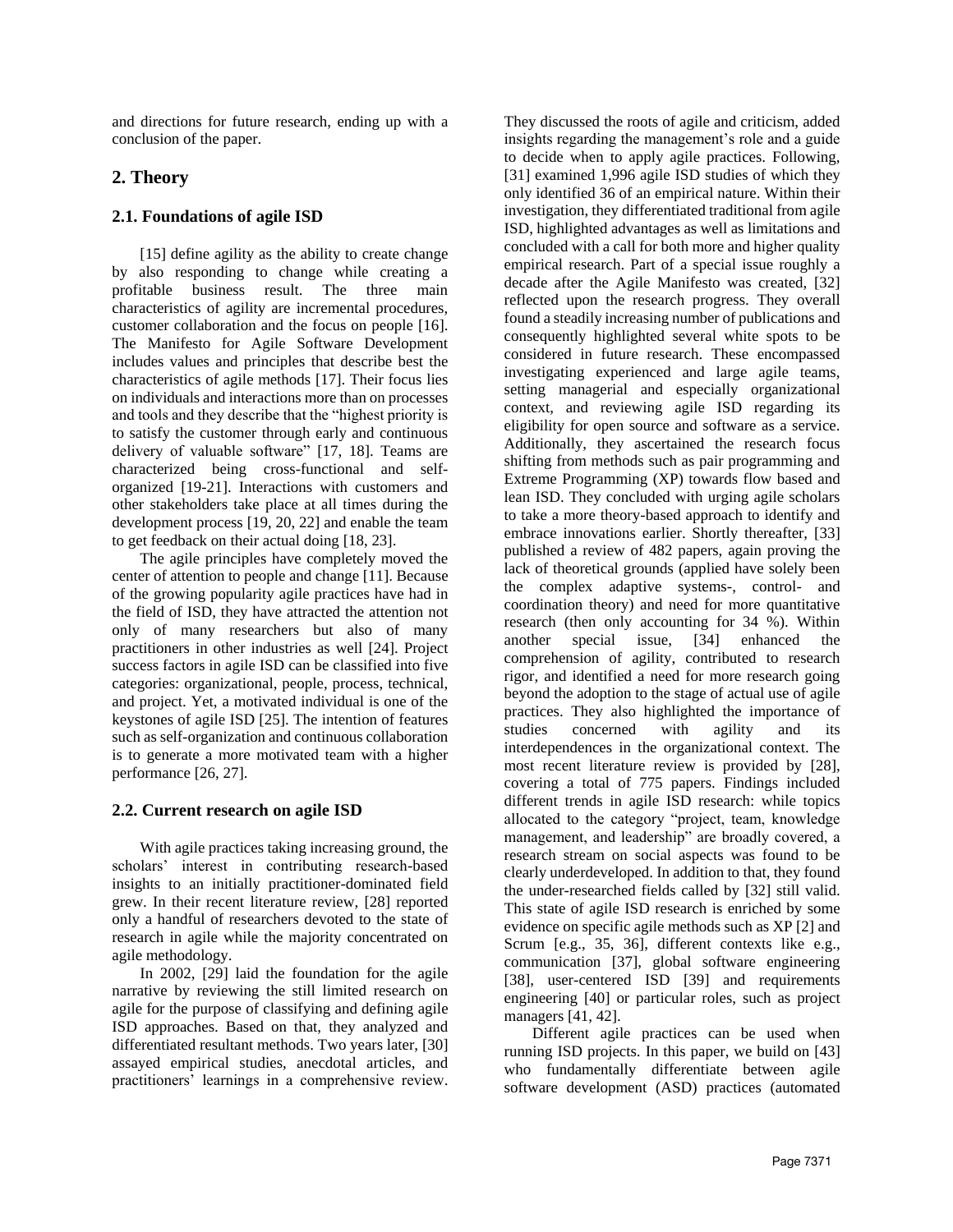testing, automated builds, continuous integration, coding standards, refactoring, pair programming), and agile project management (APM) practices (daily stand up meeting, iterative delivery, retrospectives, burndown). The gap between ASD and APM research became further apparent: while literature reviews on ASD are scarce already, even less studies have been identified for APM. Most of them reviewed APM literature in a theoretical context such as project success [44], maturity models [45] or in comparison to traditional project management [46]. No study was found to provide a narrative review. Narrowing it further down, to date no scholar has applied the methodology of literature review in context with agile ISD and work outcomes. For work outcomes, we focus on job / work satisfaction and work engagement. Job satisfaction is defined as "the amount to which individuals perceive their job as sufficiently satisfactory to stay in it until they are either ready for other responsibilities" [47]. Work engagement is defined as " a positive, fulfilling, work-related state of mind that is characterized by vigor, dedication and absorption" [48].

## **3. Research methodology**

Scopus, the largest scientific database for peerreviewed literature, served as first point of evaluation. Pre-defined queries and the advanced search mode are used to yield results. Following, a forward and backward search was carried out across further scientific resources. In line with [49], we first searched for contributions from top tier journals, increasing the probability to determine studies which have had a significant influence in either ASD, APM or work outcome literature. As recommended [49], the author decided to consider eight journals that happen to be in Senior Scholars' Basket of Journals [50]. In a second step, the search is broadened to less ranked journals and top management contributions. For the former, the researcher turns to the VHB ranking, the independent and leading journal assessment in German speaking countries, regularly published by the German Academic Association of Business Research [51]. They classify journals on a scale ranging from A+ (excellent and internationally leading scientific business journal) to D (scientific business journals). For the latter, the list of 50 journals that the Financial Times (FT) uses to compile its Research Rank [52] will be consulted additionally. The top VHBorganizational (psychology) journals (ORG) complement the search. Acknowledging the broad scope of this work covering contributions from business-, IS- and organizational literature the researcher will further run an attempt without

indicating the specific field of study. Subsequently, the researcher initiates a backward search and finally consults further scientific databases, aiming at the most accurate coverage possible. To propose relevant search queries and design the search process as efficient as possible, combinable search elements are determined as a start. Content-search elements encompass: "Agile Software Development", "Agile<br>Project Management", "Information Systems Project Management", "Information Development" and "Work Outcomes". All contentsearch element-associations are then combined to different search queries. The search query is available from the authors upon request.

## **4. Results**

Considering its emergence only three decades ago, the overall literature on agile has progressed well. Without literature constraints, the review yielded 8007 results on ASD or APM. Only 91 are within the top tier IS literature. Broadening the scope to IS ALL increased the number of publications significantly to 1156. Further widening the review to FT- and ORGliterature added only marginally more results. On the one hand, this is surprising as agile itself embraces and impacts various aspects of an organization, i.e., structural and psychological. On the other hand, it is consistent with previous findings such as APM and social aspects being still rarely covered topics. Limiting the search to work outcomes, two contexts have been considered. First, work outcomes in ISD generally which led to 768 publications when searching without literature focus, and 113 in IS ALL, from which 34 can be classified as results from top tier IS journals. Looking at work outcomes in the agile context, the number of publications is substantially lower: 72 in general, 14 in IS ALL, five within top tier journals. This result supports the need for further research in this field of study. Regarding FT- and ORG-literature, the same phenomenon could be observed for both these search foci: work outcomes in agile ISD has so far neither been a relevant topic in management nor organizational literature.

## **4.1. Work outcomes in agile ISD**

Aiming at a holistic picture of the current research state on work outcomes in the agile context, we thoroughly reviewed the search results according to the suggestions of [53]. First, the resulting five publications from IS journals were taken into account, resulting in 14 articles. Second, the whole body of literature was considered, namely 72 publications. These 86 findings were then completed by a backward and forward search. To structure the review and its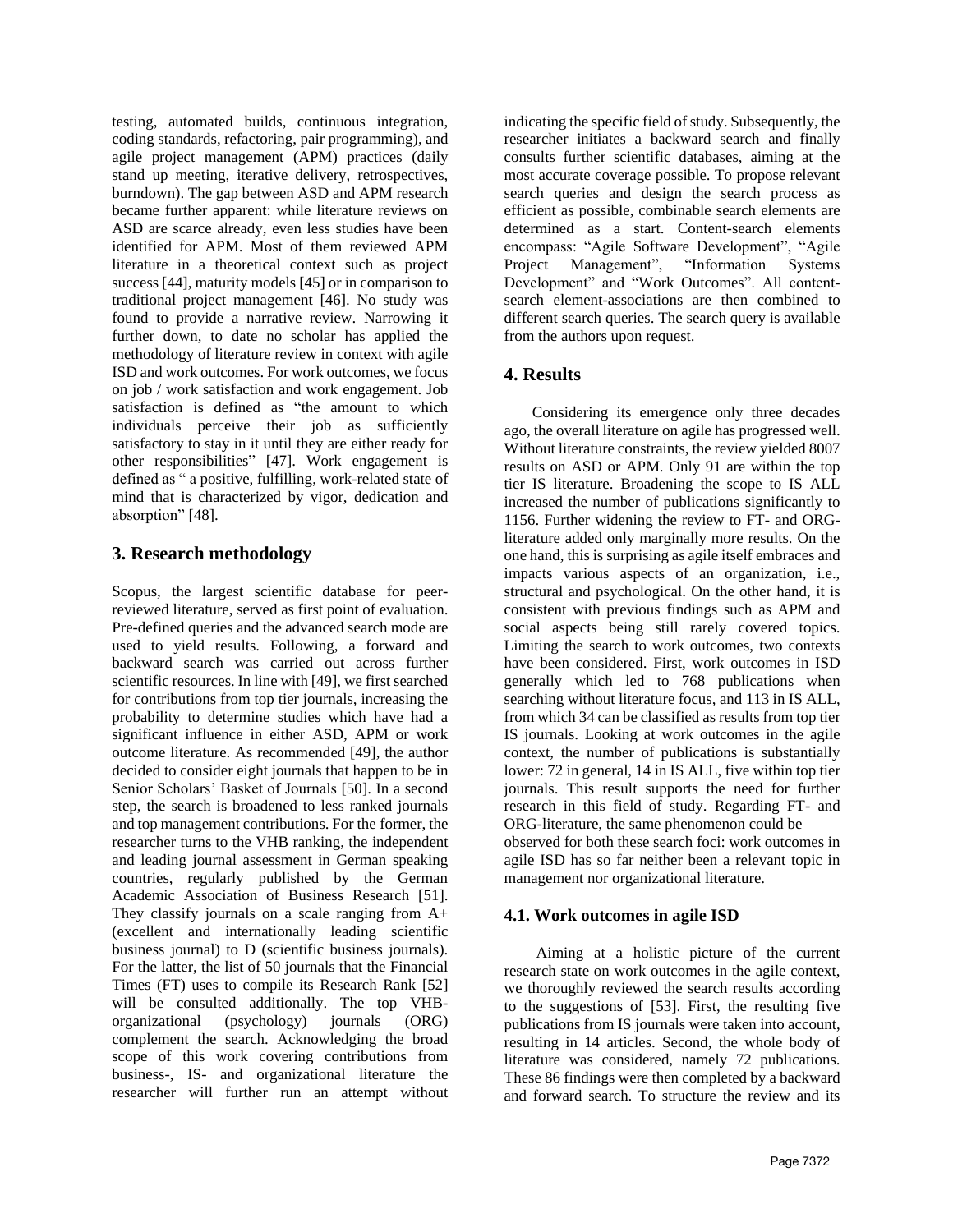findings, [53] suggested a concept matrix, helping to synthesize and identify researched areas. Applying this approach, we created three matrices according to the previously described process: results for work outcomes in the agile context with (1) literature focus, (2) no literature constraints, and (3) backward and forward search. Within the matrices, results are compiled and clustered along the following criteria: the type of journal and its ranking, whether and which theoretical lens has been used, which method has been employed, and the publications' main findings. This approach further allowed to determine duplicates and irrelevant results.

Considering all matrices, 22 relevant publications resulted. While comparably few agile research applied theoretical foundations, the identified literature showed a good balance. While seven studies did not propose a theoretical model through which they conducted their analysis, three authors employed the Goal-Questions-Metrics Paradigm and another five the job characteristics model. The variety and roots of underlying theories indicate the broad scope of agile practices. With regard to the method, most scholars (twelve) used quantitative surveys, followed by three papers using interviews, two performing experiments, one conducting a literature review, and three with no specific approach. While [54] stated that in agile literature qualitative studies prevail, often drawing from a small sample size, it seems to be rather balanced regarding the topic of work outcomes. Content-wise, they can be divided into having explicitly researched work outcomes (eleven studies) or having implicitly found effects that impact work outcomes (ten studies). Findings if possible are subsequently split into either ASD or APM research.

### **4.2. Agile software development**

Extant research on work outcomes in ASD is limited and mostly focuses on either a specific agile method or solely the individual-, team- or organizational dimension [55]. Despite these limitations, prior findings show a trend: an overall positive influence of agile practices on work outcomes. First indication therefore has been the fact that more general studies encompassing the two following reviews. First, [56] found a variety of studies reporting agile practices to enhance job satisfaction, productivity, and client contentment. Second, [57] systematically reviewed agile literature focusing on the public sector and declared it as promising transition for public organizations, fostering job satisfaction.

Looking at specific methods, pair programming has been proven to lead to higher satisfaction than developing alone [13, 58-60]. XP had the same effect but also increased productivity rates and improved the perception of the working environment [61]. The latter resonates with [62]. On the team level and analyzing scrum practices, [63] found an increase in collaboration, mutual support, appreciation, and defined objectives leading to higher motivation. When the method has not been stated explicitly, most research referred to pair programming, refactoring, and code standards at a minimum. Characteristics of agile practices such as increased collaboration, selforganizing teams, and collective code ownership correlated highest with work outcomes. The same was valid for time to market and the focus on technical quality – components that have been influenced by agile practices [64].

With regard to the individual level, [65] found agile developers more empowered which has proven to have a positive impact on work outcomes in literature. Reasons were broader access to information channels, more opportunities within the work task choice, and impact on development priorities compared to traditional developers. Although they stated agile developers have been satisfied, some challenges occurred such as neglecting communication practices when approaching deadlines. Additional indicators have been identified by [66]: being part of the decision-making process, access to interesting projects, interaction with users and direct user relationships stand exemplary for a rate of twice as many satisfied agile than traditional developers. They further found a positive correlation between job satisfaction and how advanced agile practitioners were. [67] provided a new perspective and inter alia examined personality factors, finding that developers who score high on agreeableness and conscientiousness, showed the highest satisfaction at work. They also stated a correlation between extraversion and software quality.

When reviewing the publications, the individual level has partially been reviewed by turning to job perceptions/characteristics. For instance, [67] found the satisfaction level dependent on task conflict and freedom of choice regarding the organization of their work. Employing the job characteristics model, [60] extended these findings and identified work sustainability (encompassing sustainable workload, low stress, high task significance), interdepartmental communication as well as among developers as factors increasing job satisfaction. [55] used the same theoretical lens but pioneered in explicitly distinguishing between ASD and APM practices.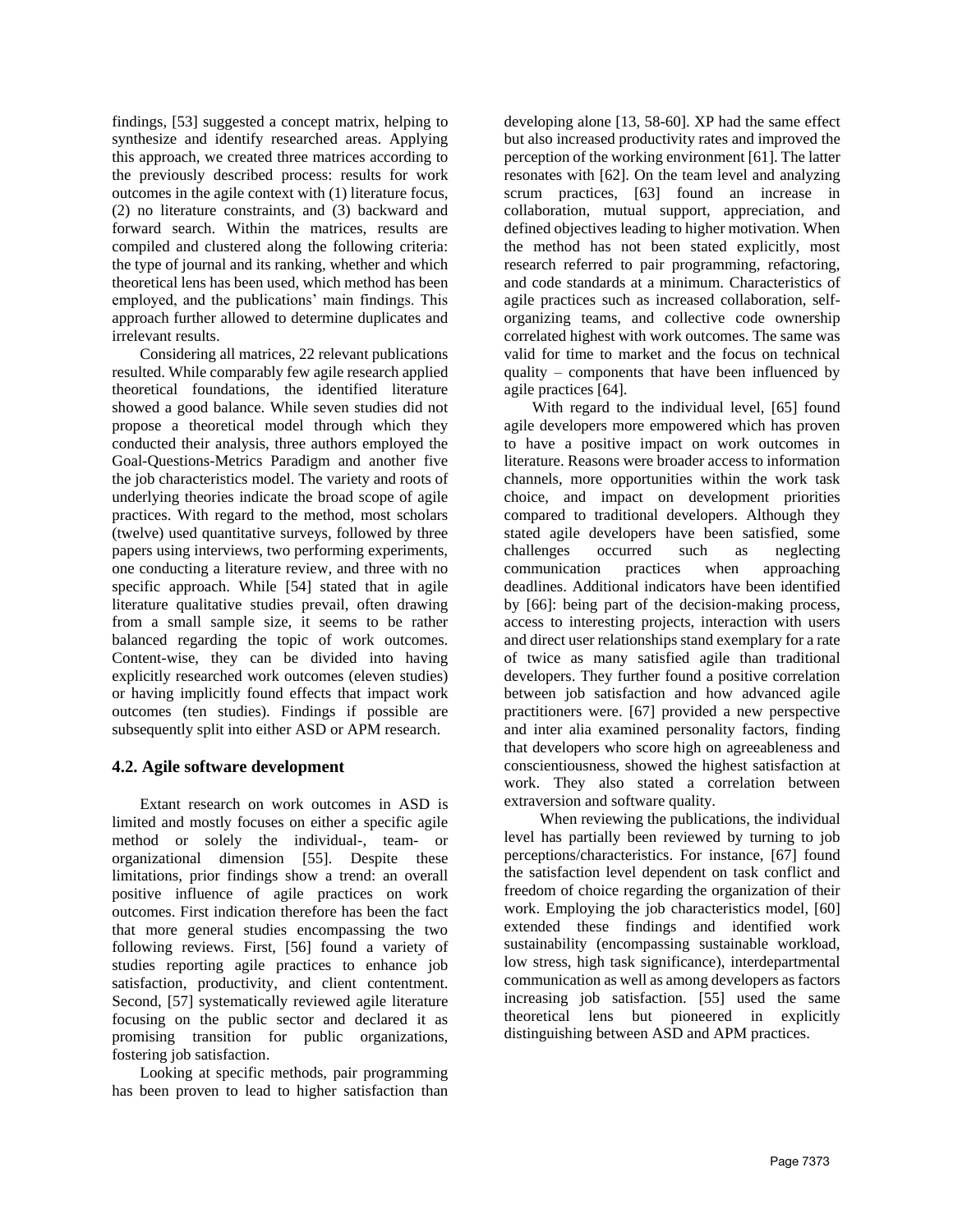## **Table 1. Summary of findings**

| <b>Agile ISD</b> |              |    |            |                        |                                                                         |
|------------------|--------------|----|------------|------------------------|-------------------------------------------------------------------------|
| Sou              | Work outcome |    |            | <b>Agile Practices</b> | <b>Findings</b>                                                         |
| rce              | $\rm J/WS$   | WE | <b>ASD</b> | <b>APM</b>             |                                                                         |
| $[68]$           | $\mathbf X$  |    |            |                        | All factors of JCM contribute to JS in agile teams.                     |
| $[69]$           | $\mathbf X$  |    |            |                        | Compared to non-agile, twice as many agile team members are             |
|                  |              |    |            |                        | satisfied with their jobs / the maturity of use of agile practices is   |
|                  |              |    |            |                        | decisive.                                                               |
| $[70]$           | X            |    | X          | X                      | Fatigue found as mechanism to explain job outcomes such as JS,          |
|                  |              |    |            |                        | ASD reduced it, APM had no effect.                                      |
| $[43]$           | X            |    |            |                        | Positive relationship between APM/ASD practices and job                 |
|                  |              |    | X          | $\mathbf X$            | characteristics, direct effects between ASD and JS/APM and job          |
|                  |              |    |            |                        | autonomy                                                                |
| $[71]$           | $\mathbf X$  |    |            |                        | DevOps-teams are more satisfied with their jobs than agile teams.       |
| $[72]$           | $\mathbf X$  |    | X          |                        | Stand-up meetings reduce JS, trust, and well-being /                    |
|                  |              |    |            |                        | recommendations for change.                                             |
| $[73]$           | $\mathbf X$  |    |            |                        | Agile use: high professional efficacy, high JS, moderate work           |
|                  |              |    |            |                        | overload, low cynicism / high agile use: higher JS, professional        |
|                  |              |    |            |                        | efficacy, lower work ambiguity, work exhaustion, individual             |
|                  |              |    |            |                        | autonomy / no difference regarding role conflict, work overload,        |
|                  |              |    |            |                        | cynicism                                                                |
| $[56]$           | X            |    |            |                        | Agile development was found to enhance JS, project productivity,        |
|                  |              |    |            |                        | customer satisfaction.                                                  |
| $[64]$           | X            |    |            |                        | Higher JS with agile, collaborative practices such as self-organizing   |
|                  |              |    |            |                        | teams and collective code ownership correlated highest with JS, time    |
|                  |              |    |            |                        | to market and focus on technical quality increases JS                   |
| $[60]$           | X            |    |            |                        | Factors increasing JS: work sustainability (sustainable workload, low   |
|                  |              |    |            |                        | stress, high task significance), interdepartmental communication and    |
|                  |              |    |            |                        | among developers, pair programming contributes to confidence and        |
|                  |              |    |            |                        | thus both factors                                                       |
| $[74]$           | $\mathbf X$  |    |            |                        | Teamwork quality has a strongly positive effect on learning and work    |
|                  |              |    |            |                        | satisfaction but only marginally greater on team performance for        |
|                  |              |    |            |                        | agile teams.                                                            |
|                  | X            |    |            |                        | Prevalence of agile methods lead to higher JS, overtime working has     |
| $[62]$           |              |    |            |                        | no influence; working environment has been found to be positively       |
|                  |              |    |            |                        | related to JS.                                                          |
| $[57]$           | $\mathbf X$  |    |            |                        | JS is greater when adopting agile methods in the public sector.         |
| $[75]$           | $\mathbf X$  |    |            |                        | JS mediates the effect of using ASD on the intention to stay (weaker    |
|                  |              |    |            |                        | in large than in small firms).                                          |
| $[76]$           |              |    |            | X                      | APM practices supported factors known to increase JS such as            |
|                  |              |    |            |                        | recognition and rewards, job security and working environment.          |
| $[67]$           | X            |    |            |                        | Highest JS when participants scored high on personality factors of      |
|                  |              |    |            |                        | agreeableness and conscientiousness / high JS when participants         |
|                  |              |    |            |                        | could decide how to organize their work / the greater the task          |
|                  |              |    |            |                        | conflict, the lower the JS level / correlation between extraversion and |
|                  |              |    |            |                        | software product quality                                                |
| $[77]$           | X            |    | X          | X                      | APM is positively related to JS, relationship of agile team JS is       |
|                  |              |    |            |                        | negatively impacted by ASD.                                             |
| $[78]$           | X            |    |            |                        | Proposed a model of self-leadership-culture which should generate       |
|                  |              |    |            |                        | positive effects on JS, work engagement, performance, innovative        |
|                  |              |    |            |                        | behavior.                                                               |
| $[79]$           | X            |    |            | X                      | XP practices enhanced JS, productivity, and led to a more               |
|                  |              |    |            |                        | comfortably perceived work environment.                                 |
| $[13]$           | $\mathbf X$  |    |            | X                      | Pair programming leads to higher JS than independently working          |
|                  |              |    |            |                        | programmers or nominal pairs.                                           |
| [80]             |              | X  |            | X                      | Agile practices reduce job demands & support job resources which        |
|                  |              |    |            |                        | are positively related to work engagement.                              |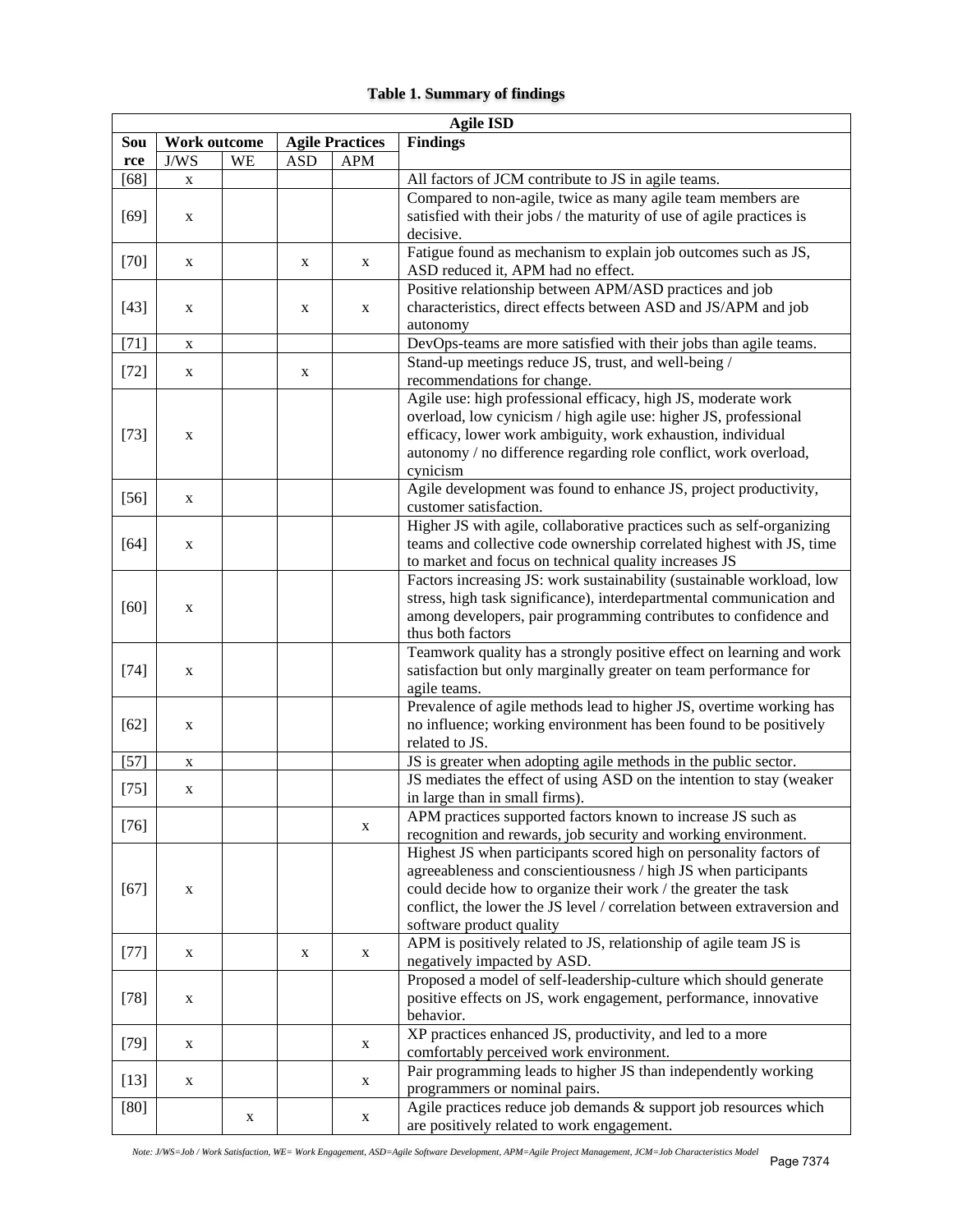They added findings including a positive relationship between both practices and how developers perceive job characteristics as well as direct effects between ASD practice use and job satisfaction. They conclude that both ASD and APM practices should be leveraged to maximize developer's satisfaction and call for further research, specifically with regard to job characteristics. [73] built on that and examined the extent of use of agile practices (considering pair programming, continuous integration, refactoring, regression testing, collective ownership, coding standards) with regard to several job perceptions. For the use of agile practices, they found high professional efficacy and job satisfaction, moderate work overload, and low cynicism. For high agile use, they stated an even higher professional efficacy and job satisfaction, lower work ambiguity, work exhaustion, and individual autonomy. Interestingly, they found no difference regarding role conflict, work overload, and cynicism. Considering the team level, [77] reported that the relationship of agile team satisfaction is negatively impacted by ASD. [81] explored teamwork quality and project success in agile teams. Thereby, they found agile having a strongly positive effect on learning and work satisfaction. At the same time, they reported only marginally greater team performance for agile teams. Concluding, [75] served a frequently addressed question and set agile practices into context with job satisfaction and retention. They confirmed their hypothesis that due to their positive effect on job satisfaction, ASD practices diminish the intention to quit. Interestingly, this relation was weaker in larger than in smaller organizations.

## **4.3. Agile project management**

Based on APM literature and in regard to the context of work outcomes, [55] highlighted the following practices. (1) Daily stands-ups as daily, time-limited team meetings aiming at progress transparency and often guided by questions varying according to the agile method [82]. [72] found daily stand-up meetings to reduce job satisfaction, trust, and well-being but at the same time holding opportunities to empower teams when adjusted to the right direction. (2) Iterative delivery refers to gradual release and iteration planning shaped by direct feedback and leading to a better predictable velocity (defined as amount of work per cycle) once some iterations have been completed [55]. At the end of an iteration, (3) retrospectives take place, serving the purpose of reflection and uncovering of enhancement areas [82]. Employees linked scrum methods such as iteration planning and retrospectives as well as daily stand-up meetings with autonomy, feedback, and diverse skills, overall leading to more satisfied team members [68]. Throughout the project, (4) burndown charts provide visual support to keep track of finished and open assignments per iteration/ release, also contributing to better calculate velocity [83]. [55] stated a positive link between ASD, APM, and how individuals perceive job characteristics. They further indicated positive interaction effects between employing ASD and APM practices and its impact on job autonomy. [77] confirmed a positive relation between APM and work outcomes. With regard to the organizational level, [78] built on the aspect of agile self-organizing teams and proposed a model of self-leadership-culture which should generate positive effects on job satisfaction, work engagement, performance, and innovative behavior but needs further validation. Finally, [76] reported APM practices to support factors that are known to increase work outcomes such as recognition/rewards, job security, and the working environment.

## **5. Discussion**

The use of agile practices and its effects on work outcomes constitute the main findings of this review. Within the following section, we discuss these in regard to future research directions.

## **5.1. Perceptions of work**

Perceptions of work, such as work overload and role conflict, and their relationship on work outcomes constitute an often studies phenomenon in IS research. However, when it comes to the literature on agile ISD, we lack empirical evidence how and why perceptions of work affect outcomes. For example, [84] explored ASD practices (Scrum and Kanban) with regard to wellbeing and found most agile team members stating that they could not only ameliorate their performance but also their workload balance. [73] found slight role conflict for developers using agile practices and, contradictory to their expectations, no significant difference between low and high agile use clusters. Consequently, they suggested role conflict to constitute a rather resilient job perception and thus be liable to less variation. On the contrary, [85] found agile methods to reduce work exhaustion by significantly decreasing role conflict. The extant studies thus not only present inconsistent findings but also did not investigate potential effects on work outcomes which consequently calls for further exploration of perceptions such as work overload and role conflict in the agile ISD context.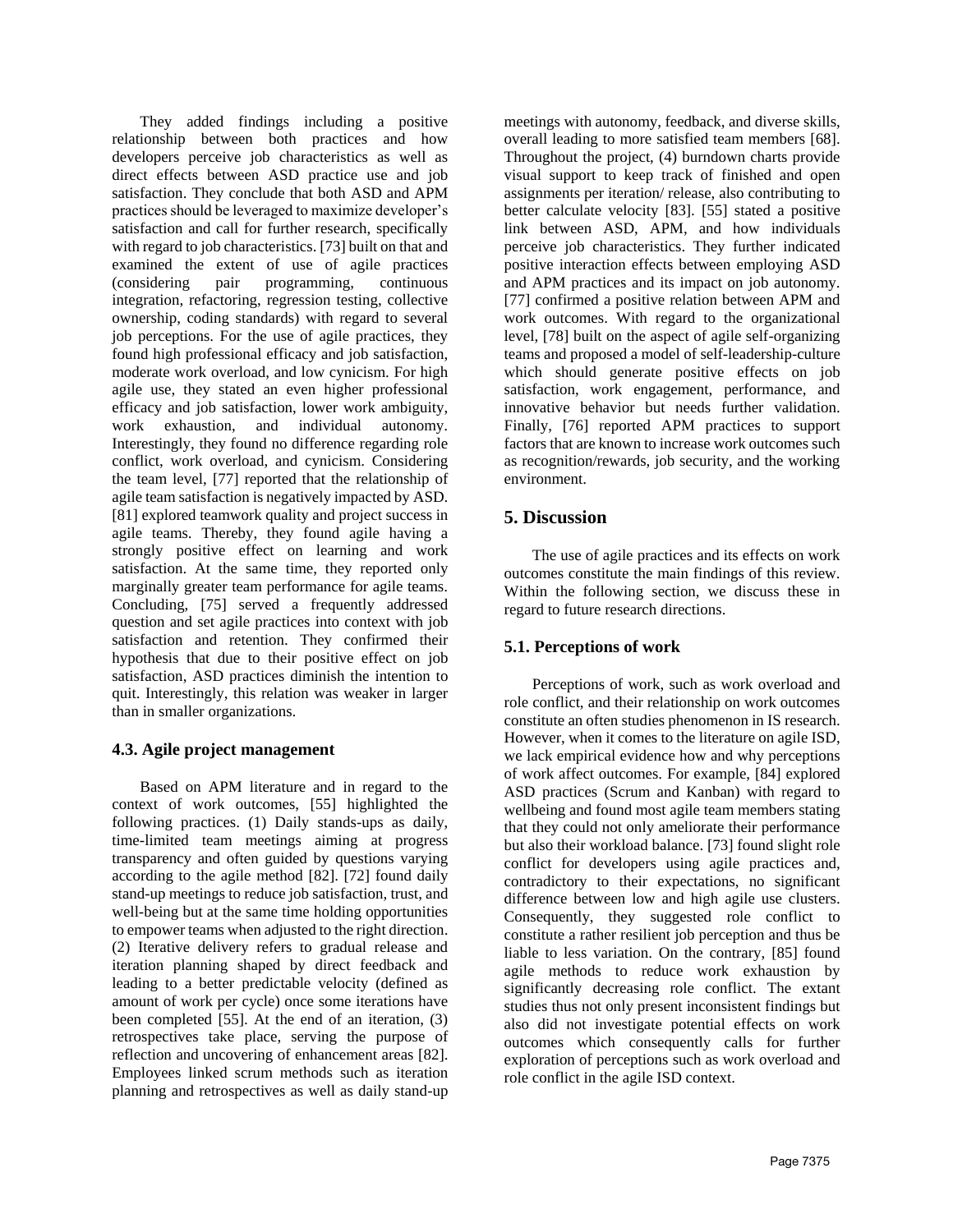### **5.2. Extending quantitative findings**

While the majority of existing studies used a quantitative research approach, IS researchers increasingly call for applying qualitative research approaches such as grounded theory [86] as well as mixed methods procedures [e.g., 87]. Particularly, researchers argue that agile ISD lacks of a "theoretical core" [88]; it might thus benefit from building theory.

When it comes to work outcomes in agile ISD projects, a mixed methods approach could help to explore how various roles of team members perceive their work and how this affects their results. For example, [42] found in a qualitative approach that project managers in agile ISD teams differ from other team members in terms of roles, responsibilities, group membership, tasks and activities. These differences might affect how work outcomes are shaped. As well, [89] found that professional self-efficacy was perceived as amplifier for agile practices and vice versa. Four dimensions contributing to professional self-efficacy were identified. (1) Effectiveness as developers agreed on higher effectivity compared to traditional ISD methods and reasoned with respecting industry best practices, more focus on customers and the actual software as well as improved interpersonal communication. (2) Efficiency due to streamlining documentation, rapid understanding of both big picture and all its elements due to regular stand-ups, and immediate process optimization thanks to retrospectives. (3) Quality primarily was led back to (automated) unit testing and its related small volume of code due to short iteration cycles which made room for structure enhancements. (4) Fitness with reality referred to agile being more compatible with nowadays project dynamics and customer requirements with practices allowing for fast adaptability responding to continuous change. This study might benefit from complementing the results with a quantitative study.

### **5.3. Multi-level effects**

Although the majority of reviewed studies investigated work outcomes on a individual level, we argue that IS researchers currently leave promising insights out of sight when not taking the team and organizational level into account. In particular, a high level of work outcomes is supposed to be affected by characteristics of the team and organization. Hence, for future research, it is suggested to acknowledge the nature of nested data. Hierarchical structural equation modeling and random coefficient modeling are conceivable methods in this context, whereby the

latter has been proven insightful in previous studies of agility [e.g., 85].

### **5.4. ISD project success**

While the high rate of failure in ISD projects is a well-known challenge, our review of the literature evinced that none of these studies explored how work outcomes are related to ISD project success. It is commonly acknowledged that employees' job satisfaction positively affects organizational performance. Thus, researchers need to test whether work outcomes can act as a tool to manage ISD project success. In this case, practical implications for successfully running ISD projects can be made.

#### **5.5. Limitations**

Even though we aspired to review the whole body of literature as precisely as possible, several limitations must be acknowledged. First, the search process was solely conducted on Scopus, reasons included its standing as largest database of peerreviewed literature, coverage of all relevant research fields, and its advanced search mode allowing not only the export of references but also csv-files of search queries for analysis purposes. Despite these settings further databases might have yielded different results. Second, regarding the search process itself, two restrictions became apparent. First, the identification of top-tier journal publications by turning to VHB- and FT-rankings. Although both are highly recognized, others may have led to different results, considering a broader range of journals, especially in the organizational psychology research stream. Finally, the manual selection of keywords aggregated to search elements and then combined in search queries represent the most substantial limitation. Although, we performed an initial search focusing on extant narrative reviews to capture all relevant terms and used synonyms, it is undeniable that suitable literature might have been unintentionally excluded. Methods such as the backward and forward search were employed to mitigate that risk.

#### **5.6. Conclusion**

Work outcomes are fundamental predictors of organizational performance and project success. Despite a plethora of studies examining agile practices, work outcomes remain a scarcely regarded topic. In this r4esearch, we analyzed the current state of literature about the relationship of agile ISD and work outcomes. Ending up in 22 studies, our results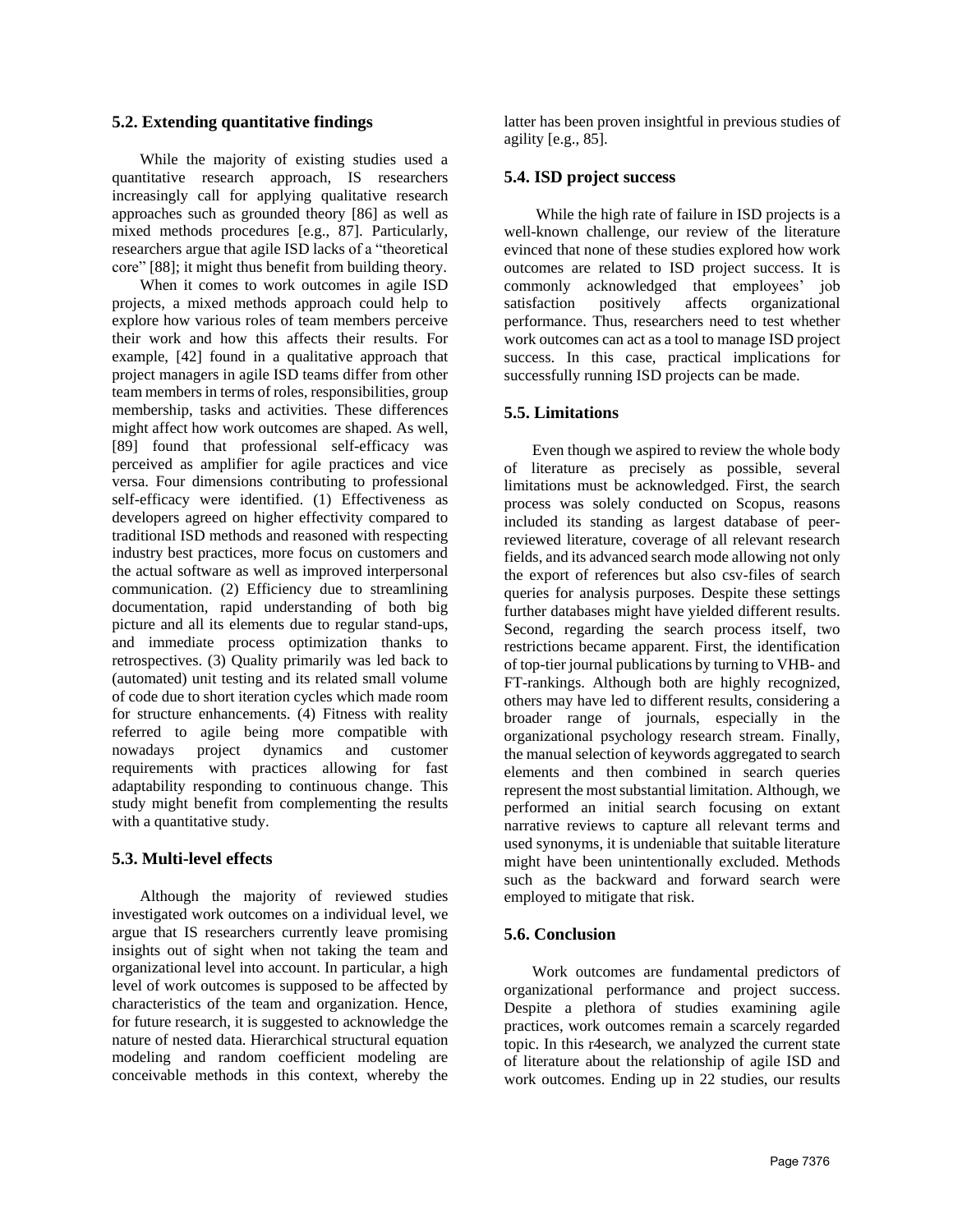indicate a tendency towards an overall positive relationship between agile ISD and outcomes at work. However, this relationship is sensitive for context, e.g. public sector [57], and applied methods, e.g. XP [79]. From our results, we derive four directions of future research: perceptions of work, extended quantitative findings, multi-level effects and IT project success.

### **6. References**

- [1] G. Lee and W. Xia. Toward Agile: An Integrated Analysis of Quantitative and Qualitative Field Data on Software Development Agility. MIS Quarterly, 34(1) (2010), p. 87-114. DOI: 10.2307/20721416.
- [2] J. Erickson, K. Lyytinen, and K. Siau. Agile Modeling, Agile Software Development, and Extreme Programming: The State of Research. Journal of Database Management (JDM), 16(4) (2005), p. 88- 100. DOI: 10.4018/jdm.2005100105.
- [3] B. Prommegger, et al. Agile and Attached: The Impact of Agile Practices on Agile Team Members' Affective Organisational Commitment. (2019).
- [4] D.H. McKnight, B. Phillips, and B.C. Hardgrave. Which reduces IT turnover intention the most: Workplace characteristics or job characteristics? Information & Management, 46(3) (2009), p. 167-174. DOI: [https://doi.org/10.1016/j.im.2009.01.002.](https://doi.org/10.1016/j.im.2009.01.002)
- [5] D.K. Rigby, J. Sutherland, and A. Noble. Agile at Scale. Harvard Business Review, 96(3) (2018), p. 88-96.
- [6] L. Williams, A Survey of Agile Development Methodologies. 2007.
- [7] C. Pflügler, M. Wiesche, and H. Krcmar, 2016. The dualsided effect of project failure on IT professionals. in Proceedings of the 2016 ACM SIGMIS Conference on Computers and People Research. ACM, 33-37.
- [8] M. Fowler and J. Highsmith. The agile manifesto. Software Development, 9(8) (2001), p. 28-32.
- [9] V. Huck-Fries, F. Nothaft, and M. Wiesche, 2021. Investigating the Role of Stakeholders in Agile Information Systems Development Projects: A Mixed Methods Approach. in Proceedings of the 54th Hawaii International Conference on System Sciences. 6806.
- [10] A. Memeti, et al., Motivation in IT Projects: Investigating the Effect of Agile Practices on Team Members' Intrinsic Motivation, in Pacific Asia Conference on Information Systems 2021: Virtual Conference.
- [11] V. Lalsing, S. Kishnah, and S. Pudaruth. People factors in agile software development and project management. International Journal of Software Engineering & Applications,  $3(1)$  (2012), p. 117. DOI: 10.5121/ijsea.2012.3109.
- [12] VersionOne. 14th annual state of agile report. 2020 23.08.2020 [cited 2020 July 23rd]; Available from: [www.versionone.com.](http://www.versionone.com/)
- [13] V. Balijepally, et al. Are two heads better than one for software development? The productivity paradox of pair programming. MIS Quarterly: Management Information Systems, 33(1) (2009), p. 91-118. DOI: 10.2307/20650280.
- [14] L. Fortmann, Agile or Fragile? The Depleting Effects of Agile Methodologies for Software Developers, in ECIS. 2018: Portsmouth.
- [15] J.A. Highsmith and J. Highsmith. Agile software development ecosystems. 2002: Addison-Wesley Professional.
- [16] K.S.a.J. Sutherland, The Scrum Guide™, Scrum, Editor. 2017.
- [17] K. Beck, et al. Manifest for Agile Software Development. 2001 02.08.2019]; Available from: [https://agilemanifesto.org.](https://agilemanifesto.org/)
- [18] A. Cockburn and J. Highsmith. Agile software development: The people factor. Computer, 43(11) (2001), p. 131-133.
- [19] S. Kudaravalli, S. Faraj, and S.L. Johnson. A Configural Approach to Coordinating Expertise in Software Development Teams. MIS Quarterly, 41(1) (2017), p. 43-64.
- [20] T. Dingsøyr, et al. A decade of agile methodologies: Towards explaining agile software development. The Journal of Systems and Software, 85 (2012), p. 1213- 1221.
- [21] A. Cockburn. Agile software development: the cooperative game. 2 ed. 2007: Addison-Wesley.
- [22] P. Serrador and J.K. Pinto. Does Agile work?—A quantitative analysis of agile project success. International Journal of Project Management, 33(5) (2015), p. 1040-1051.
- [23] L. Williams and A. Cockburn. Agile software development: it's about feedback and change. IEEE Computer, 36(6) (2003), p. 39-43.
- [24] R. Hoda, et al. Systematic literature reviews in agile software development: A tertiary study. Information and Software Technology, 85 (2017), p. 60-70.
- [25] C.d.O. Melo, C. Santana, and F. Kon, 2012. Developers motivation in agile teams. in 2012 38th Euromicro Conference on Software Engineering and Advanced Applications. IEEE, 376-383.
- [26] N.B. Moe, A. Aurum, and T. Dybå. Challenges of shared decision-making: A multiple case study of agile software development. Information and Software Technology, 54(8) (2012), p. 853-865.
- [27] B. Ramesh, L. Cao, and R. Baskerville. Agile requirements engineering practices and challenges: an empirical study. Information Systems Journal, 20(5) (2010), p. 449-480.
- [28] P. Diegmann, et al., Journey towards agility: Three decades of research on agile information systems development, in International Conference on Information Systems. 2018: San Francisco.
- [29] P. Abrahamsson, et al. Agile software development methods: Review and analysis. VTT Technical Report, (2002), p. 107.
- [30] D. Cohen, M. Lindvall, and P. Costa. An introduction to agile methods. Advances in Computers, 62(03) (2004), p. 1-66.
- [31] T. Dybå and T. Dingsøyr. Empirical studies of agile software development: A systematic review. Information and Software Technology, 50(9–10) (2008), p. 833-859. DOI: [http://dx.doi.org/10.1016/j.infsof.2008.01.006.](http://dx.doi.org/10.1016/j.infsof.2008.01.006)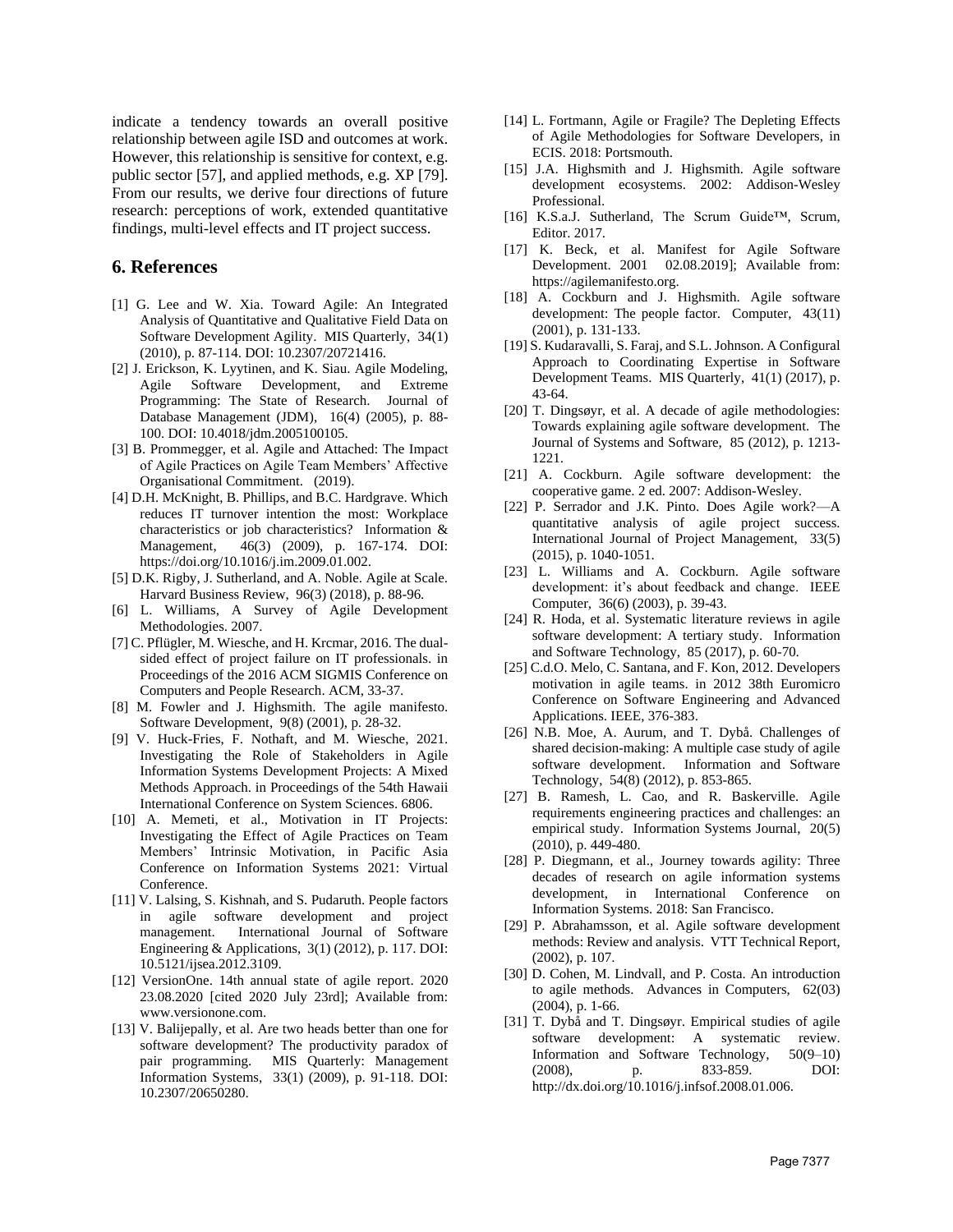- [32] T. Dingsøyr, et al. A decade of agile methodologies: Towards explaining agile software development. Journal of Systems and Software, 85(6) (2012), p. 1213-1221. DOI: 10.1016/j.jss.2012.02.033.
- [33] M. Hummel, 2014. State-of-the-art: A systematic literature review on agile information systems development. in 2014 47th Hawaii International Conference on System Sciences. IEEE, 4712-4721.
- [34] P. Abrahamsson, K. Conboy, and X. Wang. 'Lots done, more to do': the current state of agile systems development research. European Journal of Information Systems, 18(4) (2017), p. 281-284. DOI: [https://doi.org/10.1057/ejis.2009.27.](https://doi.org/10.1057/ejis.2009.27)
- [35] B.V. De Carvalho and C.H.P. Mello. Scrum agile product development method-literature review, analysis and classification. Product: Management and Development, 9(1) (2011), p. 39-49. DOI: 10.4322/pmd.2011.005.
- [36] E. Hossain, M.A. Babar, and H.-y. Paik, 2009. Using scrum in global software development: a systematic literature review. in 2009 Fourth IEEE International Conference on Global Software Engineering. Ieee, 175- 184.
- [37] M. Hummel, C. Rosenkranz, and R. Holten. The Role of Communication in Agile Systems Development. Business & Information Systems Engineering, 5(5) (2013), p. 343-355. DOI: 10.1007/s12599-013-0282-4.
- [38] S. Jalali and C. Wohlin. Global software engineering and agile practices: a systematic review. Journal of Software: Evolution and Process, 24(6) (2012), p. 643- 659. DOI: 10.1002/smr.561.
- [39] M. Brhel, et al. Exploring principles of user-centered agile software development: A literature review. Information and Software Technology, 61 (2015), p. 163-181. DOI: 10.1016/j.infsof.2015.01.004.
- [40] I. Inayat, et al. A systematic literature review on agile requirements engineering practices and challenges. Computers in Human Behavior, 51 (2015), p. 915-929. DOI: 10.1016/j.chb.2014.10.046.
- [41] V. Huck-Fries, et al., 2020. The ambiguous role of managers in agile information systems development projects; Part of the symposium "Advancing the Understanding of Agility and Agile Methods in Organizations". in 80th Annual Meeting of the Academy of Management.
- [42] L. Mueller and J. Toutaoui. Who Am I and What Am I Doing Here?-IT Project Manager Identity in Agile ISD Team Settings. (2020).
- [43] J. Tripp, C. Riemenschneider, and J. Thatcher. Job Satisfaction in Agile Development Teams: Agile Development as Work Redesign. Journal of the Association for Information Systems, 17(4) (2016), p. 267. DOI: 10.17705/1jais.00426.
- [44] T. Bergmann and W. Karwowski, 2018. Agile project management and project success: A literature review. in International Conference on Applied Human Factors and Ergonomics. Springer, 405-414.
- [45] L.F. Chagas, et al., 2014. Systematic Literature Review on the Characteristics of Agile Project Management in the Context of Maturity Models. in International Conference on Software Process Improvement and

Capability Determination. Cham: Springer International Publishing, 177-189.

- [46] M. Špundak. Mixed agile/traditional project management methodology–reality or illusion? Procedia-Social and Behavioral Sciences, 119 (2014), p. 939-948. DOI: 10.1016/j.sbspro.2014.03.105
- [47] R. Hoppcock. Job Satisfaction. 1935, New York: Harper and Brothers.
- [48] W.B. Schaufeli and A.B. Bakker. Defining and measuring work engagement: Bringing clarity to the concept. Work engagement: A handbook of essential theory and research, 12 (2010), p. 10-24.
- [49] J. Webster and R. Watson, Analyzing the Past to Prepare for the Future: Writing a Literature Review, in MIS Quarterly: Management Information Systems. 2002, MIS Quarterly. p. 13-23.
- [50] AIS. Senior IS Scholars´ Basket of Journals. Association for Information Systems - 12th Americas Conference On Information Systems, AMCIS 2006, (2014).
- [51] VHB. Liste der Fachzeitschriften in VHB-JOURQUAL3. 2020 [cited 2020 September 15]; Available from: [https://vhbonline.org/vhb4you/vhb](https://vhbonline.org/vhb4you/vhb-jourqual/vhb-jourqual-3/gesamtliste)[jourqual/vhb-jourqual-3/gesamtliste.](https://vhbonline.org/vhb4you/vhb-jourqual/vhb-jourqual-3/gesamtliste)
- [52] L. Ormans. 50 Journals used in FT Research Rank. 2016 [cited 2020 September 15]; Available from: [https://www.ft.com/content/3405a512-5cbb-11e1-](https://www.ft.com/content/3405a512-5cbb-11e1-8f1f-00144feabdc0) [8f1f-00144feabdc0.](https://www.ft.com/content/3405a512-5cbb-11e1-8f1f-00144feabdc0)
- [53] J. Webster and R.T. Watson. Analyzing the past to prepare for the future: Writing a literature review. MIS Quarterly, (2002), p. xiii-xxiii. DOI: 10.2307/4132319.
- [54] P. Serrador and J. Pinto. Does Agile Work?—A Quantitative Analysis of Agile Project Success. International Journal of Project Management, 33(5) (2015), p. 1040-1051. DOI: 10.1016/j.ijproman.2015.01.006.
- [55] J. Tripp, C. Riemenschneider, and J. Thatcher. Job Satisfaction in Agile Development Teams: Agile Development as Work Redesign. Journal of the Association for Information Systems, 17(4) (2016), p. 267-307. DOI: 10.17705/1jais.00426.
- [56] T. Dyba and T. Dingsoyr. What do we know about agile software development? IEEE Software, 26(5) (2009), p. 6-9. DOI: 10.1109/MS.2009.145.
- [57] I. Vacari and R. Prikladnicki, 2015. Adopting agile methods in the public sector: A systematic literature review. in Proceedings of the International Conference on Software Engineering and Knowledge Engineering, SEKE. 709-714.
- [58] L. Williams, et al. Strengthening the case for pair programming. IEEE software, 17(4) (2000), p. 19-25.
- [59] J.T. Nosek. The case for collaborative programming. Commun. ACM, 41(3) (1998), p. 105-108. DOI: 10.1145/272287.272333.
- [60] W. Pedrycz, B. Russo, and G. Succi. A model of job satisfaction for collaborative development processes. Journal of Systems and Software, 84(5) (2011), p. 739- 752. DOI: 10.1016/j.jss.2010.12.018.
- [61] K. Mannaro, M. Melis, and M. Marchesi, 2004. Empirical analysis on the satisfaction of IT employees comparing XP practices with other software